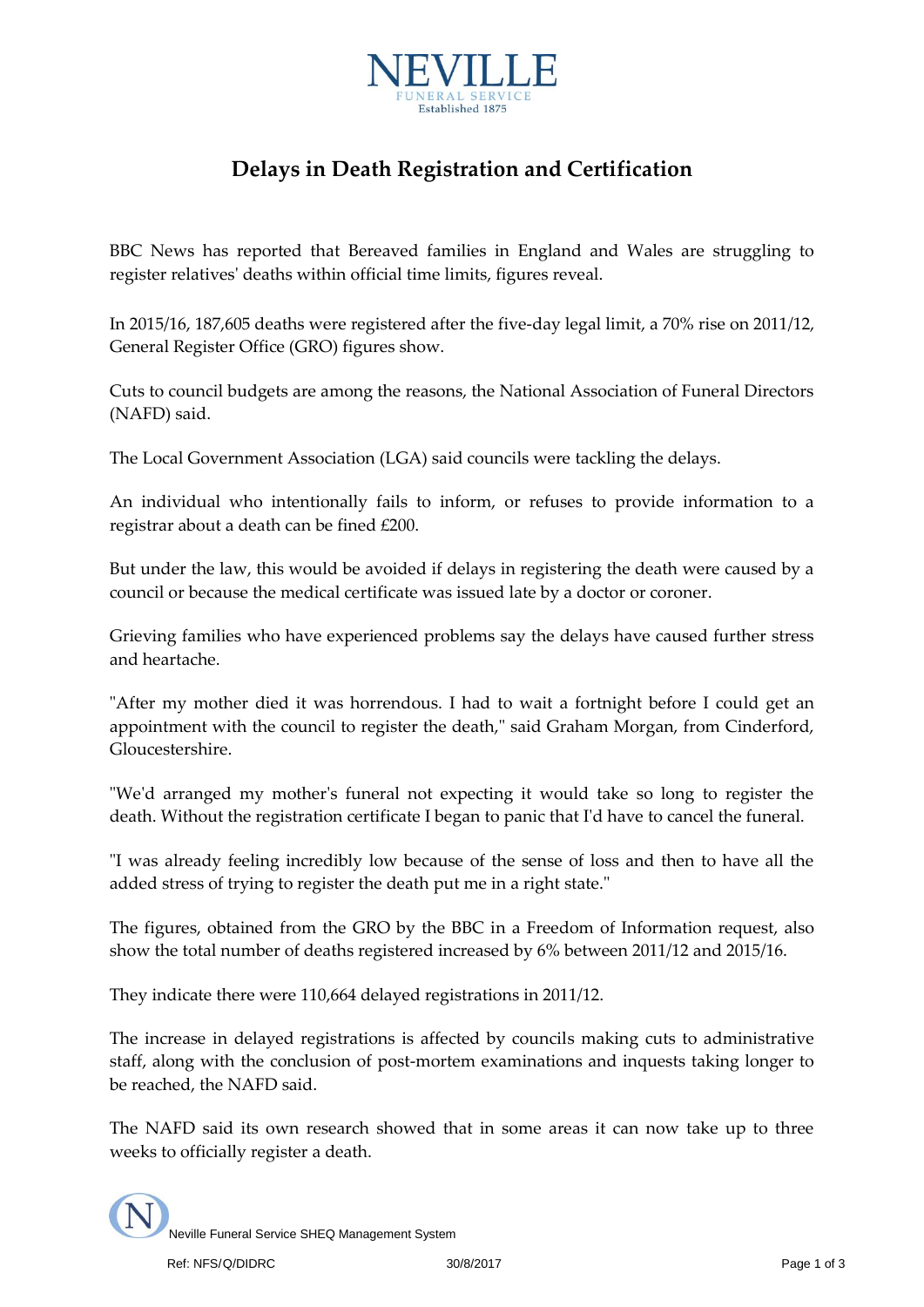

"There are councils who have cut the number of registrars they have available to register a death," Alison Crake, president of NAFD, said.

"And whilst there are some families delaying the registration process out of personal choice, we are finding that overall the registration process is taking longer."

Analysing the GRO data, BBC News also found 97% of councils in England and Wales saw an increase in the number of deaths being registered over the five day limit, between 2011/12 and 2015/16.

## *'Coroner's paperwork'*

Overall, one in every three deaths was registered over the five day limit in 2015/16.

Councillor Ian Gillies, the LGA's bereavement services lead, said: "Various external factors have increasingly contributed to delays in registering deaths.

"These include increased demand in appointments, deaths referred to coroners which include those subject to post-mortems and delays in obtaining the necessary paperwork from the certifying doctor or coroner.

"Councils are working with the General Register Office to reduce delays."

## **The National Association of Funeral Directors' statement on the above story is below:**

Evidence from members of the National Association of Funeral Directors, gathered over several years, shows significant increases in the length of time taken by local authorities in processing death registration and a lack of coordination between the various public agencies involved when a life ends. There is also a lack of information given to families about the process; a gap which the funeral profession often finds itself trying to fill.

NAFD members have reported Registrar's offices closing or staff cutbacks, leading to people having to wait longer or travel a greater distance to complete the registration process. Many funeral directors routinely cite delays before an appointment can be made at Registrar's offices during busy periods, or during school holidays and over Christmas, when many registrars are away at the same time.

Other factors can influence the delay between death and the funeral too. We are aware of certain Cemeteries and Crematoria insisting on having forms two or three working days in advance of the funeral. Sometimes delays occur in getting doctors to sign paperwork, which can be exacerbated by the circumstances of the death – such as if someone dies away from their normal place of residence or was being treated by a specialist unit a distance from where they lived.